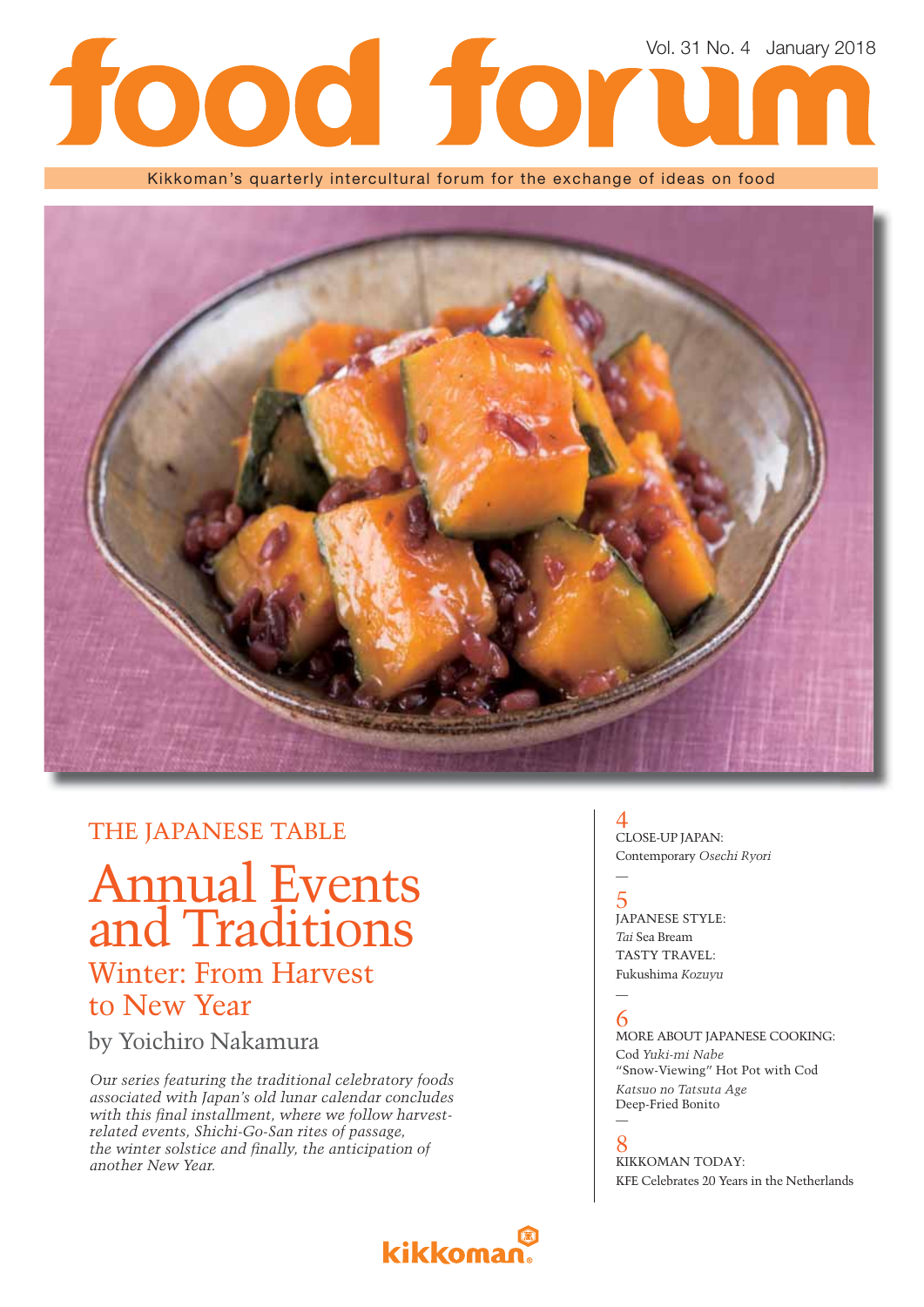#### THE JAPANESE TABLE

# Annual Events and Traditions Winter: From Harvest to New Year





From left: *Gohei-mochi*; *sekihan*

#### **Harvest Festivals**

Annual events and traditions in Japan are linked to the ancient cycle of growing rice. As autumn approaches, the rice blossoms, its ears laden with tiny white flowers—and it is just at this time that the Japanese archipelago faces typhoon season. Hoping to appease the wrath of the wind gods, a special hand-twisted rice straw *shimenawa* rope was often hung at village entrances to fend off destructive winds.

Once rice has been successfully harvested, thanksgiving rituals are held. Sheaves of freshly harvested rice are offered, and other bounty is prepared for rites honoring local guardian deities. To this day, the emperor himself makes offerings of newly harvested rice to the gods, partaking of new rice while praying on behalf of his people. This palace ritual is the *Niinamesai*, celebrated nowadays as Labor Thanksgiving Day on November 23. At well-known shrines with long histories, offerings presented to the gods during harvest festivals take the form of foods as they have been prepared traditionally. For example, at Tanzan-Jinja Shrine in Nara Prefecture, copious offerings called *hyakumi no* 

*onjiki*, or "one hundred foods," are presented. Similar offerings are made at other shrines throughout Japan.

The tenth month of the lunar calendar marks the beginning of winter. The custom observed on the "Day of the Boar" of this month is to prepare *botamochi* rice ball sweets of steamed nonglutinous and glutinous rice that are coated with a layer of auspicious adzuki bean paste. These are placed in a lacquered box and shared among neighbors, a custom that reaffirms community bonds.

#### **Ebisu Festival**

The twentieth day of the tenth lunar month celebrates Ebisu, deity of good fortune, whose image is traditionally placed on a shelf in a corner within the home. Ebisu is considered the patron of fishing and bountiful harvests, but in urban areas, the god assures prosperity in business. Special offerings might include grilled *tai* sea bream and vegetables, including daikon radish. As the family gathers to share the celebration, sometimes lots are drawn to choose which offerings each person receives. Shrines dedicated to Ebisu are found throughout the country,

and festoons of tree branches are traditionally sold at festivals held during the tenth or first lunar month. These are hung with auspicious decorations that symbolize prosperity and happiness, such as oval-shaped gold coins and *tai*. This is also the season for freshly harvested daikon. The vegetable is an essential ingredient in many family meals, appearing in simmered dishes and vinegar salads, and as pickles. During this season, rituals are held for purification against ill-fortune and to express thanks for the harvest. At shrines, worshippers



Tree branch decorated with an imitation gold coin and other decorations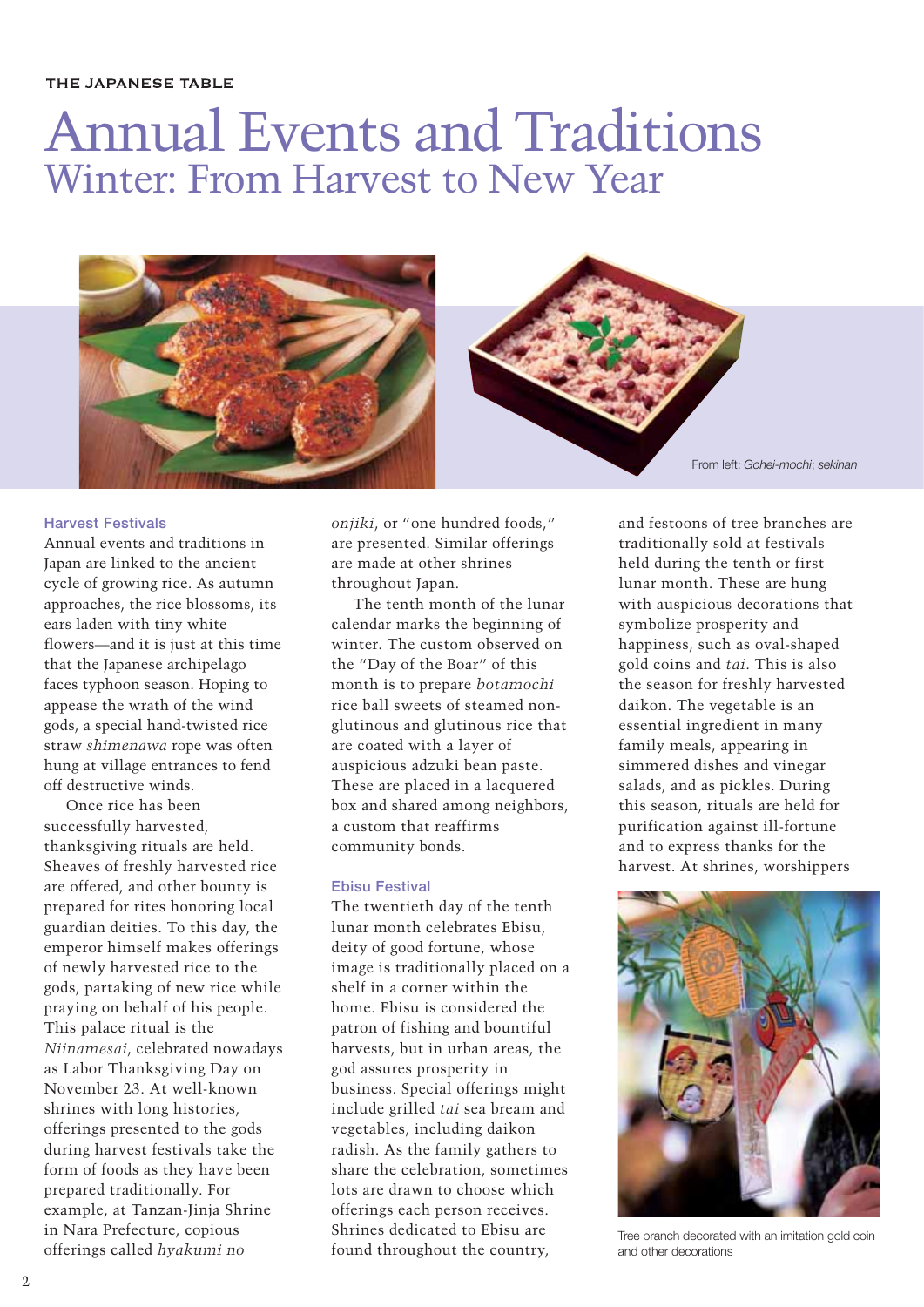

From left: *Chitose-ame* in a colorful bag; foods piled high on bowls are presented as *hyakumi no onjiki* offerings at Tanzan-Jinja Shrine.

are sprinkled with water shaken from bunches of broadleaf bamboo dipped in a cauldron of hot water, in a purification ceremony called *yudate*. In mountainous parts of central Japan, *yudate* involves rhythmic dances dedicated to the gods. A traditional food prepared for these rituals is *gohei-mochi*, skewered cakes of pounded rice basted with miso and grilled.

#### **Shichi-Go-San**

November 15 is set aside for celebrating the healthy growth of children who have reached the ages of seven (*shichi*), five (*go*) and three (*san*). The children are dressed formally, often in traditional Japanese attire, and presented at a nearby shrine where prayers are made for their health and happiness. The young celebrants are presented with traditional stick candy called *chitose-ame*, "long-life candy," and served *sekihan*, made with glutinous rice steamed with adzuki beans. This rice is served on such special occasions because of its auspicious red color. The *chitose-ame* is made of a gelatinous barley syrup that is kneaded and hardened. It carries specific significance, as Japanese legends tell of how this



syrup, given in place of mother's milk, saved the lives of orphaned infants, thus earning its reputation as being essential to children's health and well-being. Another tradition observed late in the year honors tools that have become worn out during the year. One such example is *hari-kuyo*, a ritual honoring hard-working sewing needles that have become broken or damaged. The spirits of needles used for stitching fabrics are "appeased" on this day by passing them through soft tofu or pliable *konnyaku* konjac. Another winter tradition, celebrated mostly in Kyoto, is *daiko-daki*, where temples dish out servings of daikon that has been simmered in a large pot, to help people avoid catching cold.

#### **Winter Solstice**

*Toji* is the winter solstice, the day in the year when the sun's presence in the sky ebbs to its lowest; it is also the day when the power of the sun is "reborn," and a time when notable traditional events are held around the world. In the Japanese home, *toji* is marked by making simmered *kabocha* squash and adzuki beans, foods believed to prevent illness. Fragrant fresh

*yuzu* are placed in the bath, to ward off disease. Even as the old year winds down, preparations for the New Year begin. The Izu peninsula in Shizuoka Prefecture is renowned for its bonito, and at this time the fish are cleaned, salted and hung in the wind to make salted bonito for use as offerings. This careful planning of foods for the New Year takes place in other parts of the country as well, and some regions associate salmon or yellowtail with this special time.

As the year and its traditional observances come to a conclusion, we look forward with anticipation as the cycle begins once again with a New Year promising fortune and prosperity.  $\bullet$ 

#### **cover**

Simmered *kabocha* squash and adzuki beans

#### **Author's profile**

Yoichiro Nakamura, Ph.D.; born in 1943. A specialist in historical and folklore resources, Prof. Nakamura was formerly professor at Shizuoka Sangyo University (SSU), and is currently guest researcher at the SSU Institute of Research and Development. His major works include: *Iruka to nihonjin* ("Dolphins and Japanese," 2017); *Myanmar: Ima, ichiban shiritai kuni* ("Myanmar: the country we're most curious about," 2013); *Bancha to shomin kissashi* ("Bancha tea and the history of popular tea drinking," 2015); and *Washoku bunka booklet 2*: *nenchu gyoji to shikitari* ("Washoku culture booklet, no. 2: annual events and traditions," 2016).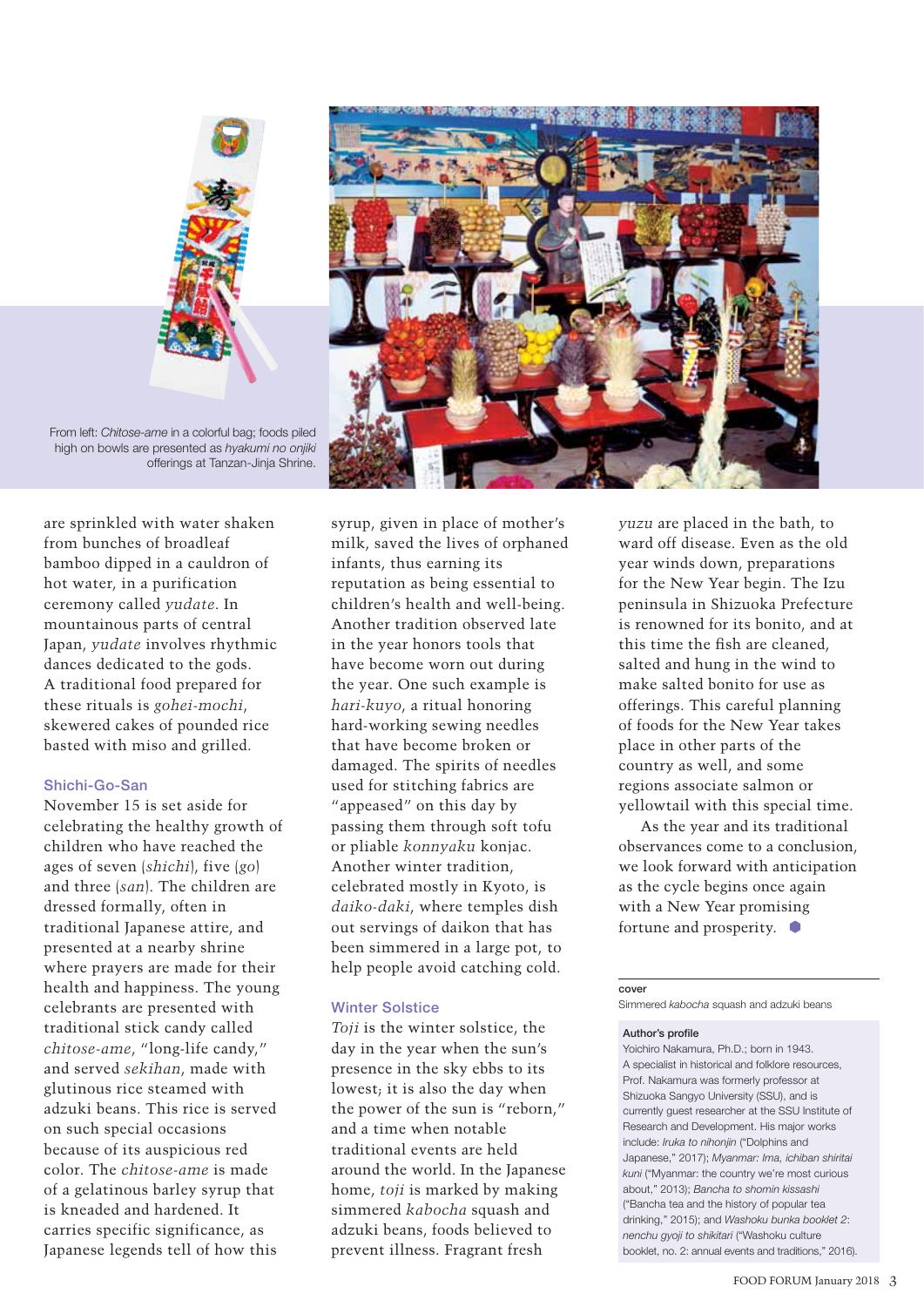



From left: *Osechi ryori* composed of Chinese dishes and of traditional Japanese cuisine

## Contemporary *Osechi Ryori*

During the first three days of the New Year, Japanese enjoy *osechi ryori*, an elaborate array of preserved foods presented in gorgeous, multilayered lacquered boxes. The origins of *osechi ryori* arose from offerings made to honor the gods during *sekku*, special days which mark the changing of the seasons throughout the year. The most important of these is the welcoming of the New Year, and today's *osechi ryori* developed from this custom.

*Osechi ryori* includes only auspicious foods, whether in color, name or shape; for example, *kazunoko* (herring roe marinated with soy saucebased dashi) symbolizes the blessings of fertility and prosperity; the Japanese word *mame* in *kuromame* (simmered black soybeans with sugar) suggests working

*Osechi* is an integral component of Japanese New Year

energetically. Despite changing times, the ancient custom of *osechi ryori* remains an integral and significant component of Japanese New Year traditions—albeit in simpler, rather more userfriendly versions.

In the past, *osechi* dishes were prepared days in advance by the women of the household. Because these foods were intended to last through the first few days of the New Year, they were often preserved, pickled or salted, and were heavily seasoned. Nowadays, refrigeration,

working couples and busy schedules have upended the conventional *osechi* scene, and the number of those preparing these special foods is gradually declining. Fortunately, buying prepared *osechi ryori* is now acceptable.

*Osechi ryori* is sold in various forms and is available from single helpings to large family-size quantities. Healthier, preservative-free versions are offered as well, including low-sodium and gluten-free options. *Osechi*  may be pre-ordered and purchased at department stores, convenience stores and restaurants, or even online. Not only is it convenient to source *osechi*, but consumers may select from a surprising range of cuisines, from traditional Japanese favorites to Chinese or Western fusion.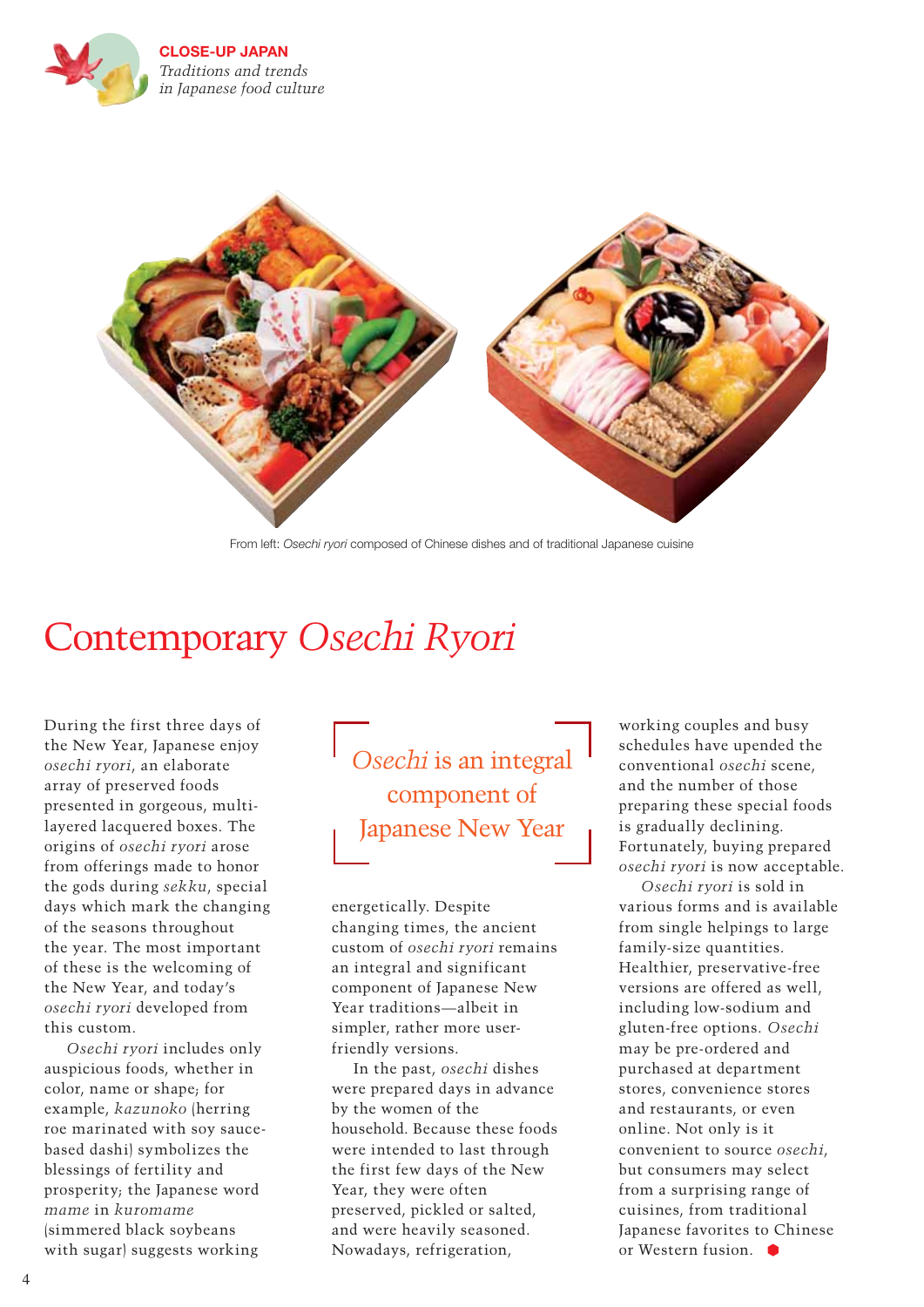

# *Tai* Sea Bream

The sea bream or *tai* is a popular fish among Japanese. Its white flesh has a unique umami, and whether served simmered, grilled or as sashimi, it has an ideal firmness. The vermilion color of the *tai* is auspicious in Japanese culture, and this, as well as its graceful form, is why the fish has come to represent good fortune. The ancient image of Ebisu, one of the Seven Gods of Fortune, is represented as carrying a plump *tai*. Its name is phonetically similar to *medetai*, which evokes a sense of good wishes, and so the fish is typically served on



celebratory occasions. *Tai* imagery appears in the form of *kamaboko* steamed fish cakes at weddings, and as *tai*-shaped *kinkato* sugar confection during the Doll Festival in March. Dishes bearing *tai* designs are also used for special festivities. During the first three days of the New Year, a whole grilled *tai* is traditionally offered to the god of the incoming year; on the fourth day, the fish is eaten—and is then referred to as *niramidai*, which means it must first be looked upon as an offering before being consumed.



Grilled *tai Tai*-shaped *kinkato* confection

**TASTY TRAVEL**



## Fukushima *Kozuyu*

*Kozuyu* is a regional dish from Aizu, in Fukushima Prefecture. The dashi broth of this clear soup is made of dried scallop, and its ingredients include dried shiitake and cloud-ear mushrooms, carrots, *satoimo* taro, *ito-konnyaku* (konjac noodles) and wheat-gluten croutons (*mamefu*), seasoned with soy sauce and mirin. Situated inland, Aizu historically had limited access to fresh seafood, and so dried ingredients were used to prepare *kozuyu*, with the dried scallop itself prized above the other ingredients. *Kozuyu* is traditionally served in special Aizu lacquered bowls during the New Year and other celebrations. Normally, asking for several refills is frowned upon during auspicious occasions—but *kozuyu* is the tasty exception.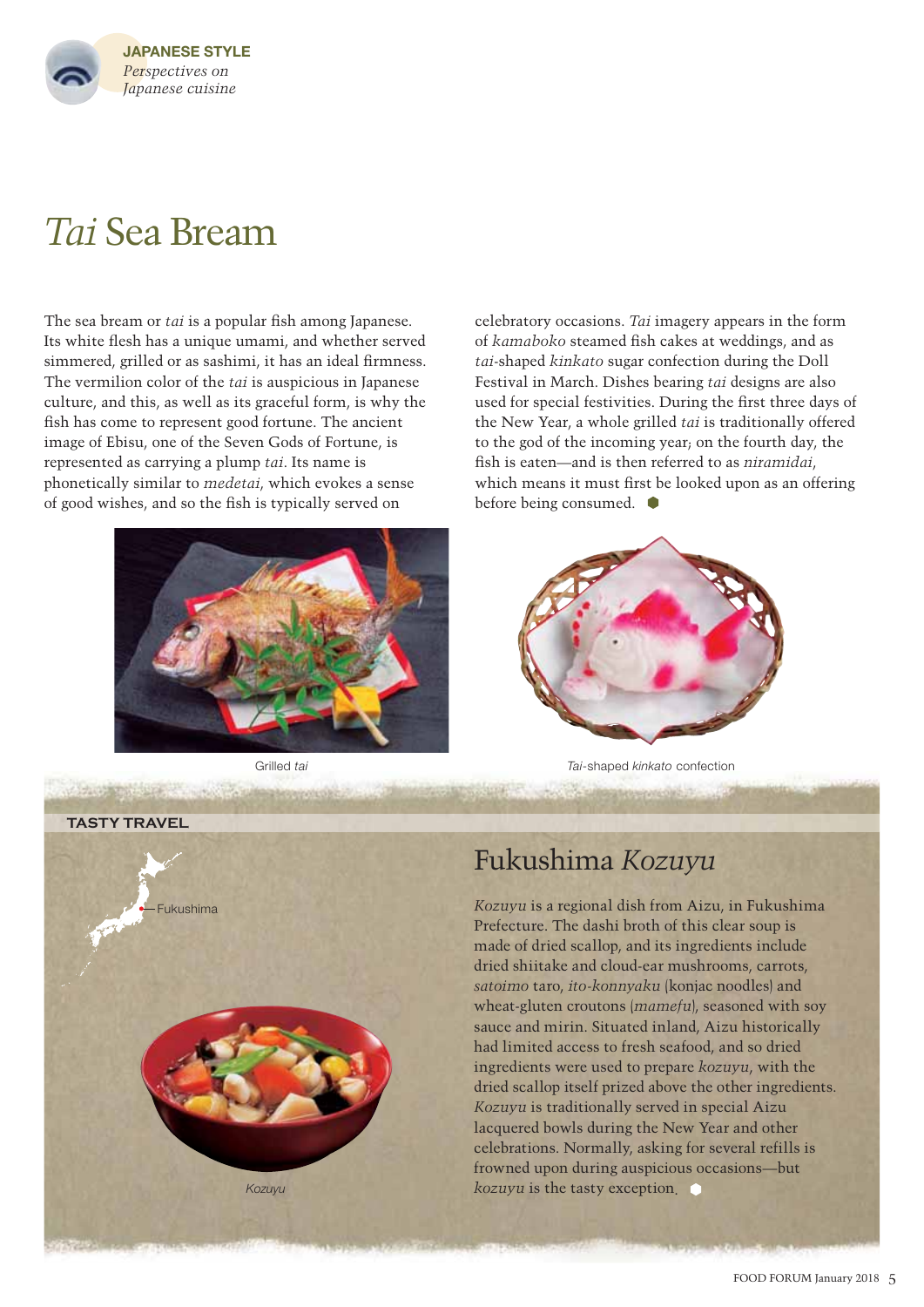



## COD *YUKI-MI NABE* "SNOW-VIEWING" HOT POT WITH COD



**Serves 2** 189 kcal Protein 27.6 g Fat 2.1 g (per person)

• 3 cod fillets, total 250 g / 8-9 oz.

- $\bullet$  1/2 t salt
- 1 t sake
- Total 800 ml /  $3\frac{1}{3}$  C dashi + bouillon\*
- 1 T sake
- 1 T Kikkoman Light Color Soy Sauce
- 1/4 cabbage, 200 g / 7 oz., chopped
- 1/4 block of soft tofu, 100 g / 3 oz.
- 2 shiitake mushrooms, stems removed • *Seri* (Japanese parsley); or
- watercress or Italian parsley • 250-300 g / 1 C grated daikon,
- slightly drained
- 1 knob fresh ginger, peeled and grated\*\*
- Kikkoman Soy Sauce or ponzu sauce, to taste\*\*\*

*Hakusai* napa cabbage and dashi are ingredients used in traditional Japanese *nabe* hot pot; here, Western-style cabbage is substituted for *hakusai*. If preferred, chicken or sliced pork may be used rather than cod. The name y*uki-mi nabe* refers to the impression of viewing "snow" (*yuki*), as evoked by white grated daikon.

Sprinkle the cod fillets with  $1/2$  t salt and set aside for 10 minutes, then rinse and  $\perp$  wipe with a paper towel. Drizzle the fillets with sake and cut each into thirds.

 $\bigcap$  Parboil the cod until the outer surface of the fish turns white; drain.

3In a pot, heat the dashi-bouillon stock, sake and light color soy sauce.

4Add the cabbage and cover. Simmer over low-medium heat until cabbage is nearly cooked.

5Cut the tofu into 2.5 cm squares, 1.5 cm thick (1 in. squares, 3/5 in. thick). Add the tofu, shiitake mushrooms and cod to the pot. Cook slowly over low-medium heat.

6Add *seri*, grated daikon and grated ginger. Turn off the heat just after coming to a boil, then serve.

- Instead of mixed stock, either dashi or bouillon may be used alone.
- Fresh ginger reduces the unique aroma of grated daikon; if ginger is unavailable, the cooking liquid can be flavored with bay leaf, kaffir lime leaf or lemongrass.
- \*\*\* As diners serve themselves from the hot pot, they can season their portions to taste with either soy sauce or ponzu sauce.

Recipe by Michiko Yamamoto

1 C (U.S. cup) = approx. 240 ml; 1 T = 15 ml; 1 t = 5 ml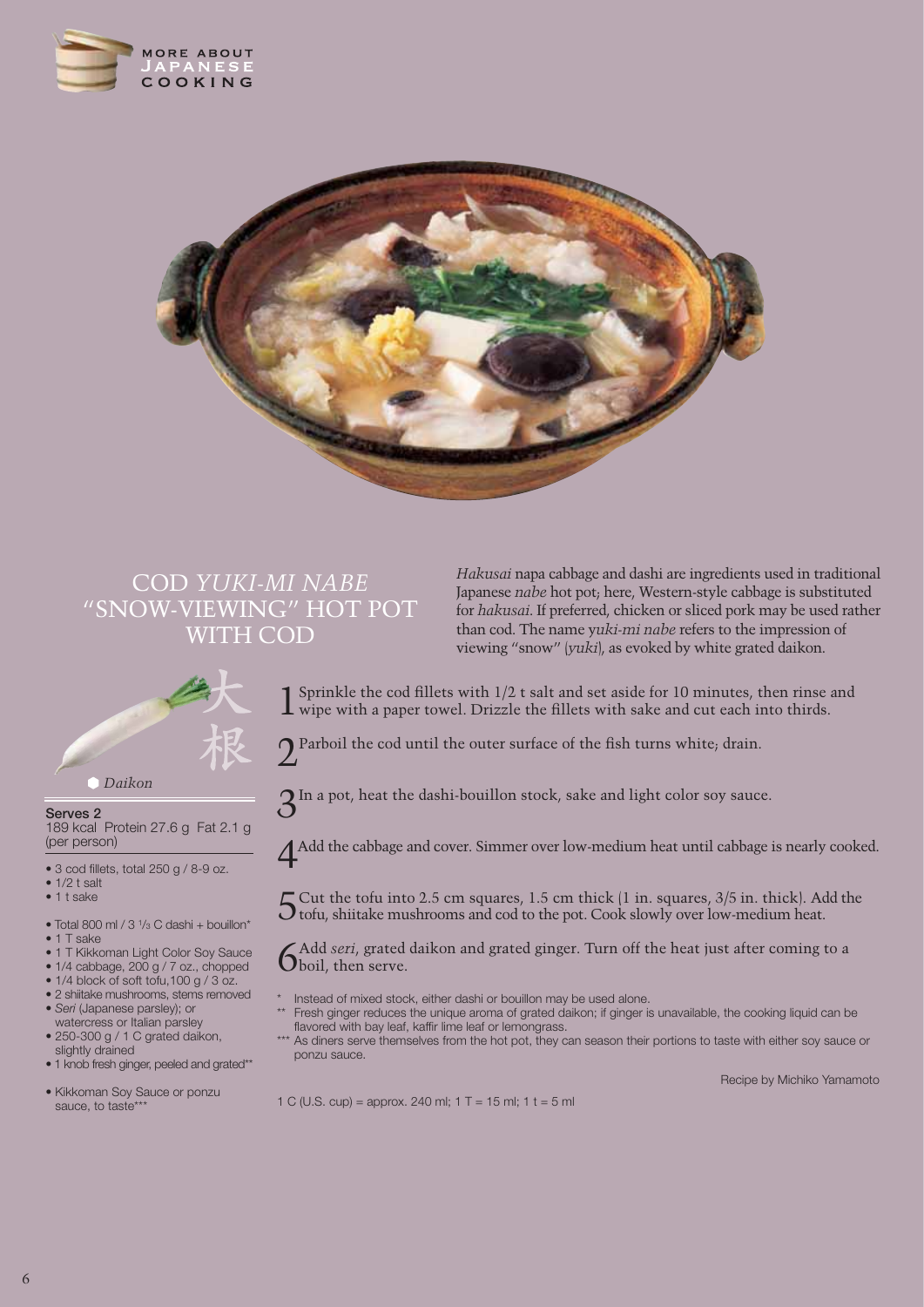

# DEEP-FRIED BONITO

Tatsuta age recipes typically involve fish or chicken marinated in a soy sauce-based sauce; the meat is then coated with cornstarch and deep-fried. This marinade not only acts as a seasoning, it mellows the strong flavor of the meat. Tuna, chicken or lamb may be substituted for bonito in this recipe.



*Katsuo* fillet

**Serves 4** 

170 kcal Protein 19.7 g Fat 7.7 g (per person)

• 300 g / 10 oz. fresh *katsuo* bonito fillet

• 2 T Kikkoman Soy Sauce

• 20 g / 0.7 oz. ginger, grated

• 8 *shishito* green peppers\*

- Vegetable oil for deep-frying
- 2 T cornstarch

Remove the skin from the bonito and cut the fish into bite sizes, about 1 cm /  $\frac{1}{2}$  in. thick.

Mix soy sauce and grated ginger in a bowl. Add bonito and allow to marinate for  $\mathcal{L}$  15 minutes.

3Prick each *shishito* green pepper with a toothpick to make 2 or 3 small holes (*see photo*), which will prevent the oil from splattering. Cut off stems.



 $\overline{4}$  Heat oil for frying to 170 °C / 335 °F. Add the peppers gently and deep-fry briefly until they turn a bright green. Remove and place them on a paper towel to drain.

 $5$  Coat the bonito with cornstarch and shake off excess.

C Increase the oil temperature to 180 °C / 355 °F. Deep-fry the bonito in oil until the fish turns golden brown and rises up from the bottom of the pot. Remove and place the fish on a paper towel to drain.

7Serve the deep-fried bonito on a platter with the *shishito* peppers.

Sweet mini peppers may be substituted. If these are unavailable, 4 small green bell peppers may be used; cut and remove seeds before deep-frying.

Recipe by Kikkoman Corporation